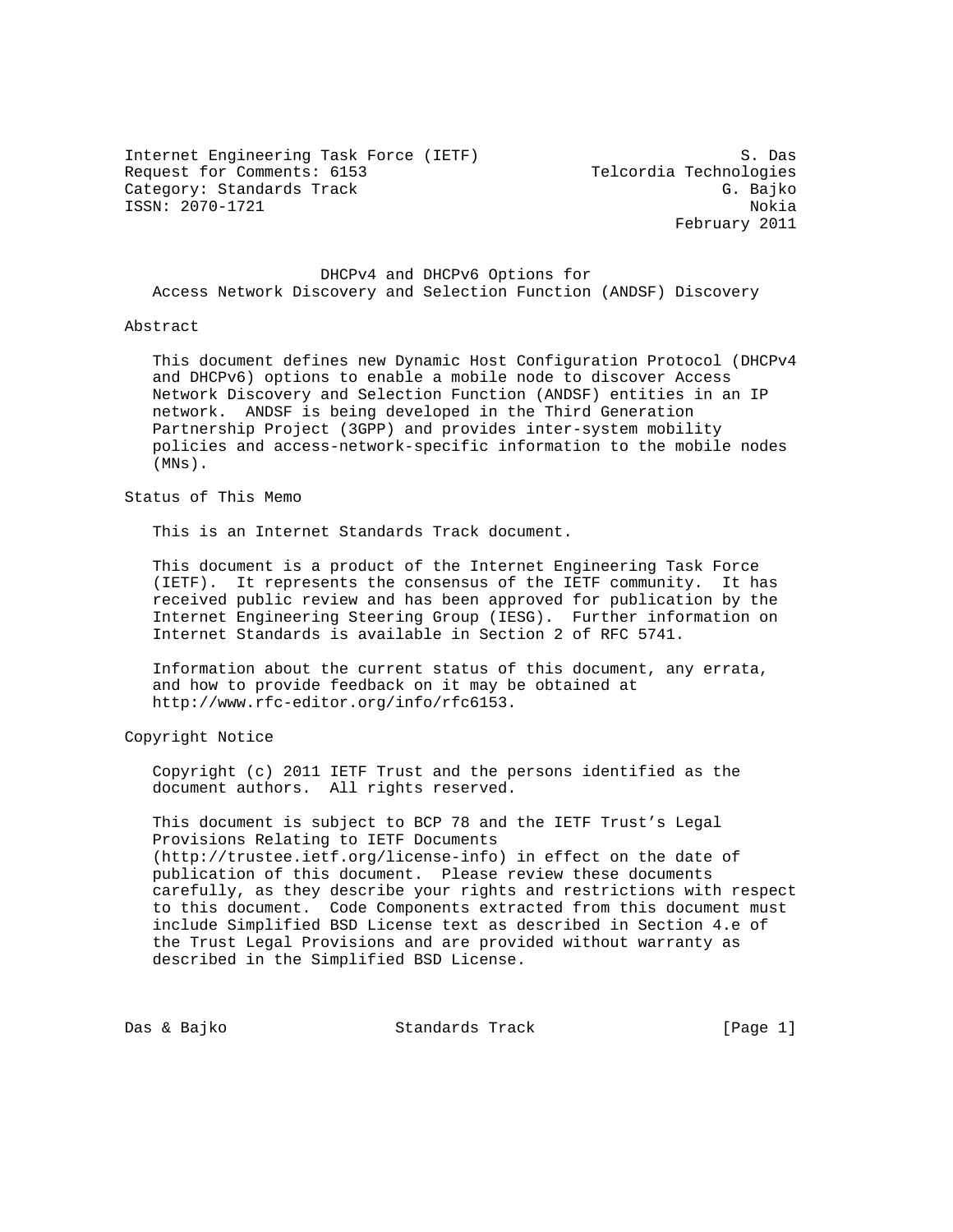Table of Contents

|                  | 1.2. Terminology and Abbreviations Used in This Document 3 |  |
|------------------|------------------------------------------------------------|--|
|                  |                                                            |  |
| $\overline{3}$ . | ANDSF IPv6 Address Option for DHCPv6 4                     |  |
|                  |                                                            |  |
|                  | 4.1. Usage of ANDSF Options for DHCPv4 4                   |  |
|                  |                                                            |  |
|                  |                                                            |  |
|                  |                                                            |  |
|                  |                                                            |  |
|                  |                                                            |  |
|                  |                                                            |  |
|                  |                                                            |  |
|                  |                                                            |  |
|                  |                                                            |  |

1. Introduction

 Access Network Discovery and Selection Function (ANDSF) is being defined in 3GPP [3GPPTS23.402] to provide necessary network discovery and selection assistance data to the mobile nodes for multi-access network scenarios where 3GPP access-network level solutions are not sufficient for the mobile nodes to perform network discovery and selection of non-3GPP networks.

 The information provided by ANDSF contains inter-system mobility policies and access-network-specific data to assist the mobile node with performing the inter-system handover. This set of information can either be provisioned in the mobile node by the home operator or provided to the mobile node (MN) dynamically by the ANDSF over the S14 reference point as defined in [3GPPTS23.402] and [3GPPTS24.302].

 In 3GPP, the ANDSF is located either in the subscriber's home operator or visited network and needs to be known to the MN or discovered by the MN. According to [3GPPTS23.402] and [3GPPTS24.302], the ANDSF is discovered through interaction with the Domain Name Service function or the DHCP server function.

 This document defines new DHCPv4 and DHCPv6 options called the ANDSF IP Address Options, which allow the MN to locate an ANDSF server.

Das & Bajko Standards Track [Page 2]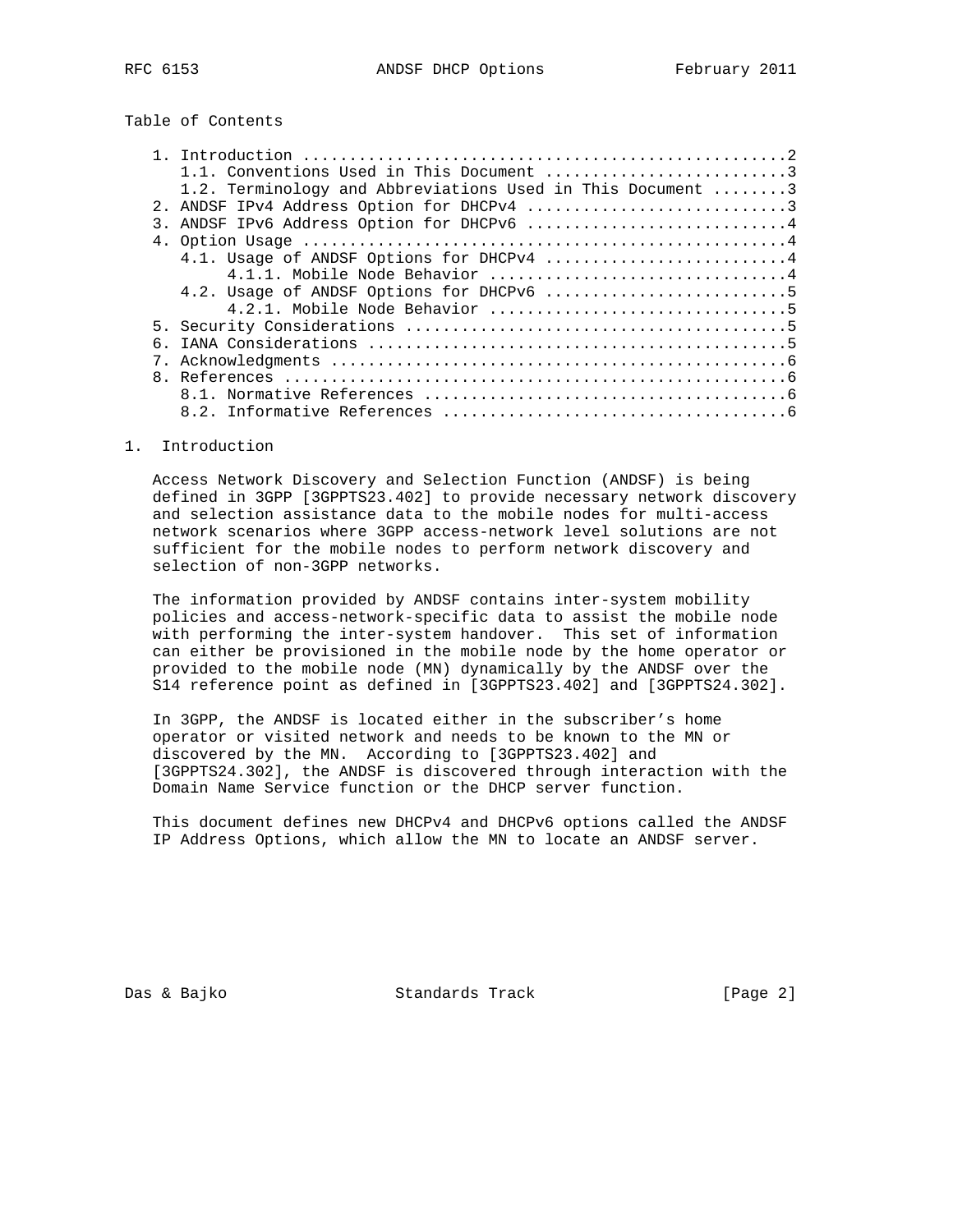- 
- 1.1. Conventions Used in This Document

 The key words "MUST", "MUST NOT", "REQUIRED", "SHALL", "SHALL NOT", "SHOULD", "SHOULD NOT", "RECOMMENDED", "MAY", and "OPTIONAL" in this document are to be interpreted as described in [RFC2119].

1.2. Terminology and Abbreviations Used in This Document

 ANDSF (Access Network Discovery and Selection Function): An entity that provides network discovery and selection assistance data to the user entity (UE) as per operator policy [3GPPTS23.402].

Access Network: A network that is accessed by the UE.

 3GPP Network: A radio access network specified by Third Generation Partnership Project

 Non-3GPP Network: A radio access network specified outside 3GPP by other projects or standards organizations

2. ANDSF IPv4 Address Option for DHCPv4

 This section describes the ANDSF IPv4 Address Option for DHCPv4. The option layout is depicted below:

 0 1 2 3 4 5 6 7 8 9 0 1 2 3 4 5 6 7 8 9 0 1 2 3 4 5 6 7 8 9 0 1 +-+-+-+-+-+-+-+-+-+-+-+-+-+-+-+-+ | Option Code | Length | +-+-+-+-+-+-+-+-+-+-+-+-+-+-+-+-+-+-+-+-+-+-+-+-+-+-+-+-+-+-+-+-+ | IP Address | +-+-+-+-+-+-+-+-+-+-+-+-+-+-+-+-+-+-+-+-+-+-+-+-+-+-+-+-+-+-+-+-+ . . +---------------------------------------------------------------+

Option Code

OPTION-IPv4\_Address-ANDSF (142)

Length

 Length (in bytes) of the option excluding the 'Option Code' and the 'Length' fields; 'Length' field is set to 4N, where N is the number of IPv4 addresses carried in the option

 IP Address IPv4 address(es) of ANDSF server(s)

 ANDSF servers MUST be listed in order of preference, and the client SHOULD process them in decreasing order of preference.

Das & Bajko Standards Track [Page 3]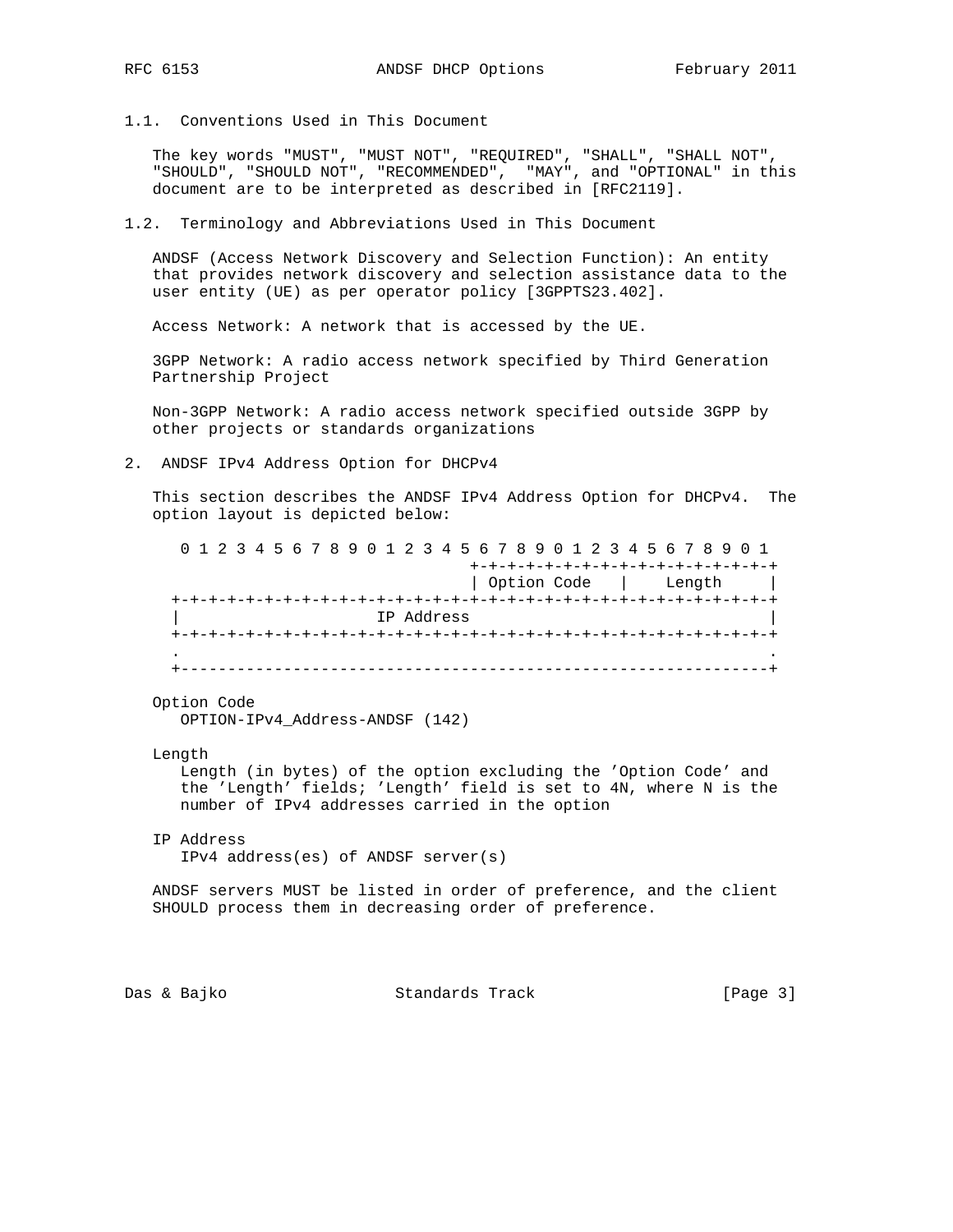- 
- 3. ANDSF IPv6 Address Option for DHCPv6

 This section describes the ANDSF IPv6 Address Option for DHCPv6. All values in the option are represented in network byte order. The option layout is depicted below:

 0 1 2 3 4 5 6 7 8 9 0 1 2 3 4 5 6 7 8 9 0 1 2 3 4 5 6 7 8 9 0 1 +-+-+-+-+-+-+-+-+-+-+-+-+-+-+-+-+-+-+-+-+-+-+-+-+-+-+-+-+-+-+-+-+ Option Code  $\qquad \qquad \vert$  Length +-+-+-+-+-+-+-+-+-+-+-+-+-+-+-+-+-+-+-+-+-+-+-+-+-+-+-+-+-+-+-+-+ | IP Address | . .

+---------------------------------------------------------------+

Option Code

OPTION-IPv6\_Address-ANDSF (143)

Length

 Length (in bytes) of the option excluding the 'Option Code' and the 'Length' fields; 'Length' field is set to 16N, where N is the number of IPv6 addresses carried in the option

 IP Address IPv6 address(es) of ANDSF server(s)

 ANDSF servers MUST be listed in order of preference, and the client SHOULD process them in decreasing order of preference.

- 4. Option Usage
- 4.1. Usage of ANDSF Options for DHCPv4

 The requesting and sending of the proposed DHCPv4 options follow the rules for DHCP options in [RFC2131].

4.1.1. Mobile Node Behavior

 The mobile node MAY request the IP address of an ANDSF server either during initial association with a network or when the policy and access network information is required from ANDSF. It MAY also request the IP address of an ANDSF server when the network information is outdated or the mobile node does not have any ANDSF information.

 In order to request an address of a ANDSF server, the mobile node (DHCP client) MUST include an ANDSF IPv4 Address Option in the Parameter Request List (PRL) in the respective DHCP messages as

Das & Bajko Standards Track [Page 4]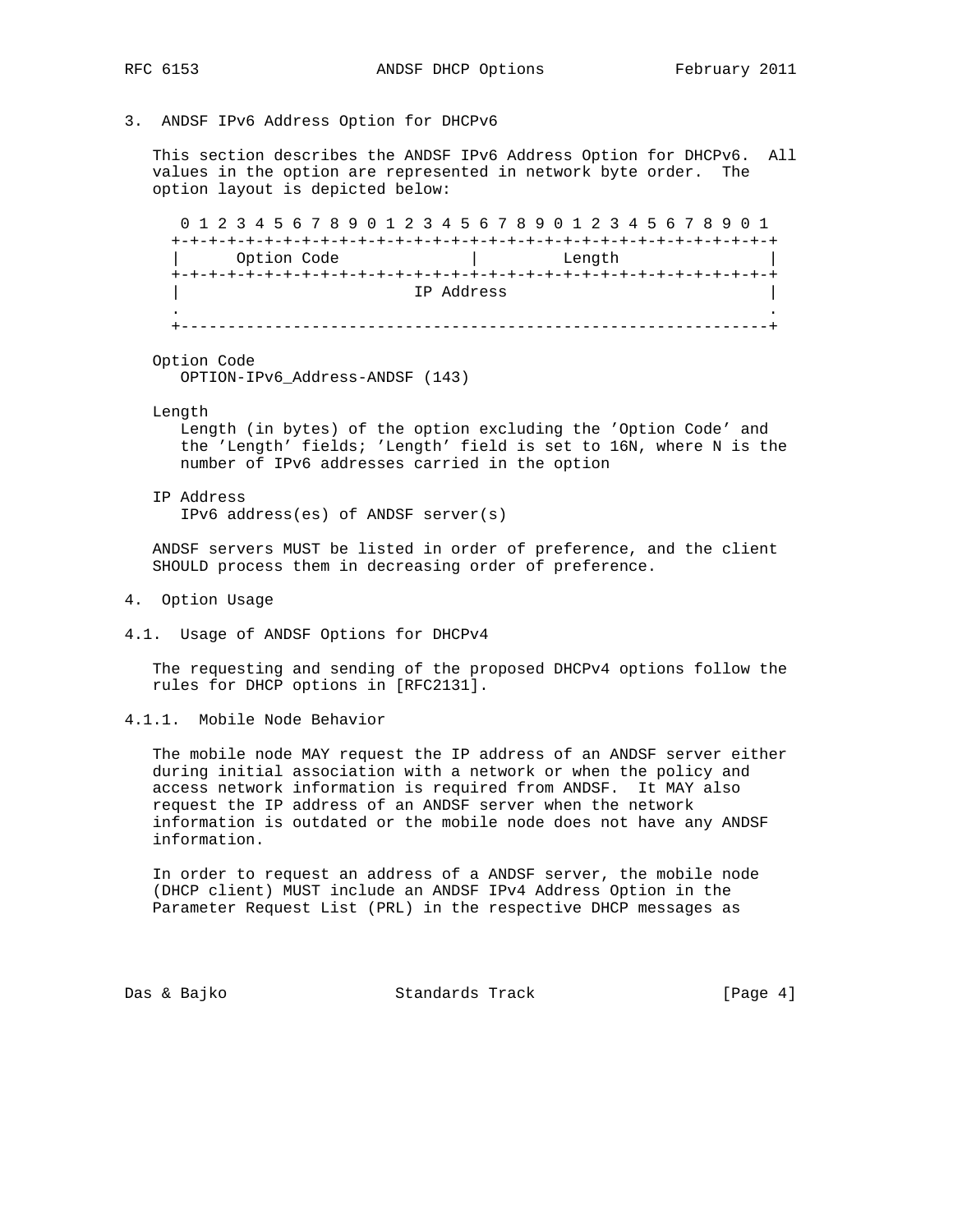defined in [RFC2131] and [RFC2132]. The DHCP client MAY initiate a new DHCP exchange or piggyback on other DHCP message exchanges. DHCP client-handling PRL options are specified in [RFC2131], Section 4.4.

4.2. Usage of ANDSF Options for DHCPv6

 The requesting and sending of the proposed DHCPv6 options follow the rules for DHCP options in [RFC3315].

4.2.1. Mobile Node Behavior

 The mobile node MAY request the IP address of an ANDSF server according to the scenarios described in Section 4.1.1.

 In order to discover the address of an ANDSF server, the mobile node (DHCP client) MUST include an ANDSF IPv6 Address Option in the Option Request Option (ORO) in the respective DHCP messages as defined in [RFC3315]. The DHCP client MAY initiate a new DHCP exchange or piggyback on other DHCP message exchanges. DHCP client-handling ORO options are specified in [RFC3315], Sections 17.1 and 18.1.

5. Security Considerations

 If an adversary manages to modify the response from a DHCP server or insert its own response, an MN could be led to contact a rogue ANDSF server. A modified response could also be used to mount an amplification attack.

 The DHCP authentication option described in [RFC3118] and [RFC3315] MAY be used to mitigate the above attacks. In deployments where DHCP authentication is not available, 3GPP-specific lower-layer security services can be used to protect DHCP messages [3GPPTS33.402]. The 3GPP ANDSF framework also provides additional mechanisms that can be used to mitigate the above attacks and to protect message exchanges between an ANDSF client and server at the higher layer [3GPPTS33.402].

6. IANA Considerations

 This document defines two new DHCP options as described in Sections 2 and 3:

ANDSF IPv4 Address Option for DHCPv4 (OPTION-IPv4\_Address-ANDSF) 142

ANDSF IPv6 Address Option for DHCPv6 (OPTION-IPv6\_Address-ANDSF) 143

Das & Bajko Standards Track [Page 5]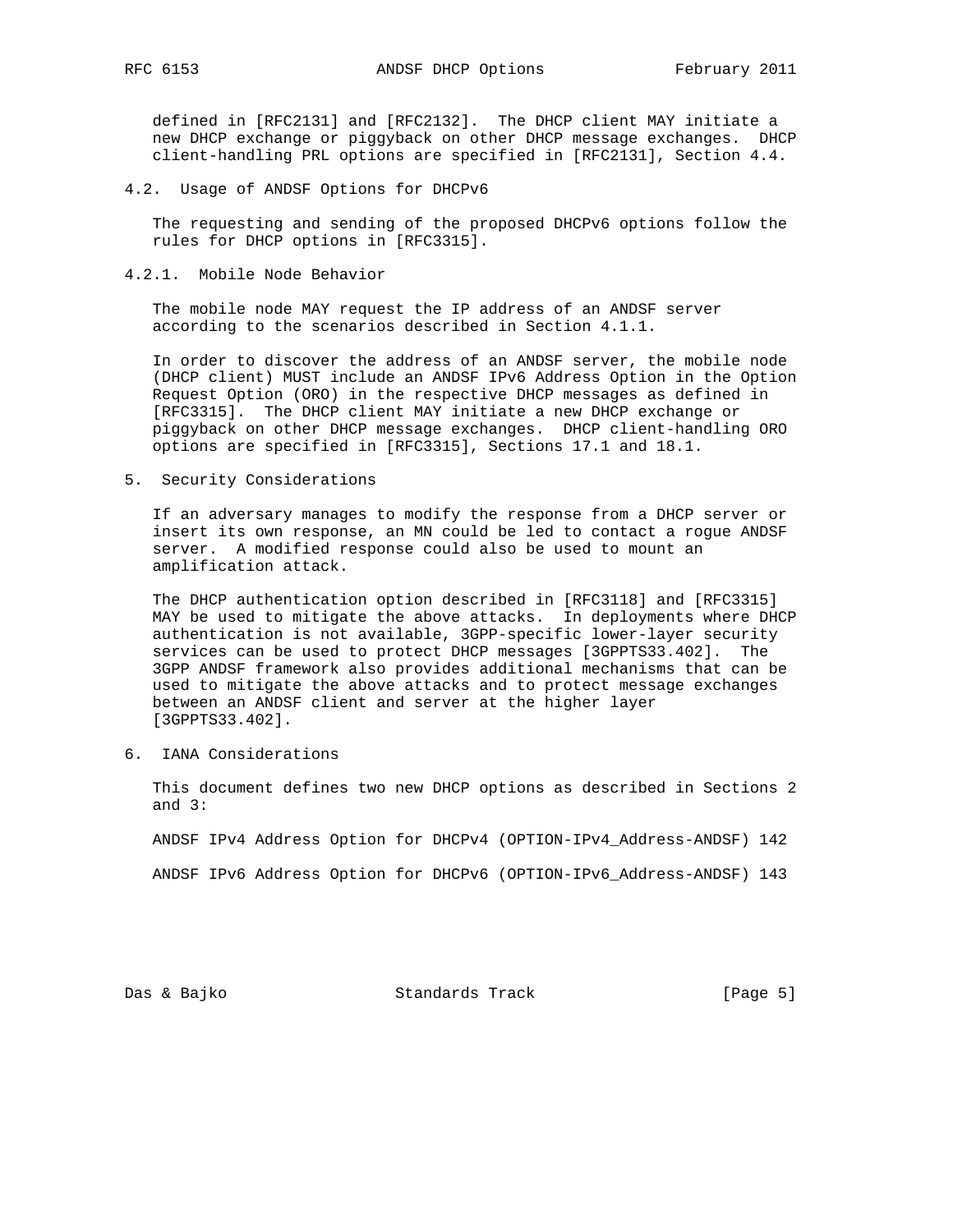7. Acknowledgments

 The authors would like to acknowledge the following individuals for their valuable comments: Patrick Stuper, Vijay Devarapalli, Jouni Korhonen, Jari Arkko, Ted Lemon, and Ralph Droms.

- 8. References
- 8.1. Normative References
	- [RFC2119] Bradner, S., "Key words for use in RFCs to Indicate Requirement Levels", BCP 14, RFC 2119, March 1997.
	- [RFC2131] Droms, R., "Dynamic Host Configuration Protocol", RFC 2131, March 1997.
	- [RFC2132] Alexander, S. and R. Droms, "DHCP Options and BOOTP Vendor Extensions", RFC 2132, March 1997.
	- [RFC3315] Droms, R., Ed., Bound, J., Volz, B., Lemon, T., Perkins, C., and M. Carney, "Dynamic Host Configuration Protocol for IPv6 (DHCPv6)", RFC 3315, July 2003.
	- [RFC3118] Droms, R., Ed., and W. Arbaugh, Ed., "Authentication for DHCP Messages", RFC 3118, June 2001.
- 8.2. Informative References
	- [3GPPTS23.402] 3GPP TS 23.402, v8.8.0 (2009-12): Architecture enhancements for non-3GPP accesses, http://www.3gpp.org/ftp/Specs/html-info/23402.htm.
	- [3GPPTS24.302] 3GPP TS 24.302, v8.4.1 (2009-12): Access to the 3GPP Evolved Packet Core (EPC) via non-3GPP access networks; Stage 3, http://www.3gpp.org/ftp/Specs/html info/24302.htm.
	- [3GPPTS33.402] 3GPP TS 33.402, v8.6.0 (2009-12): 3GPP System Architecture Evolution (SAE); Security aspects of non-3GPP accesses, http://www.3gpp.org/ftp/Specs/html info/33402.htm.

Das & Bajko Standards Track [Page 6]